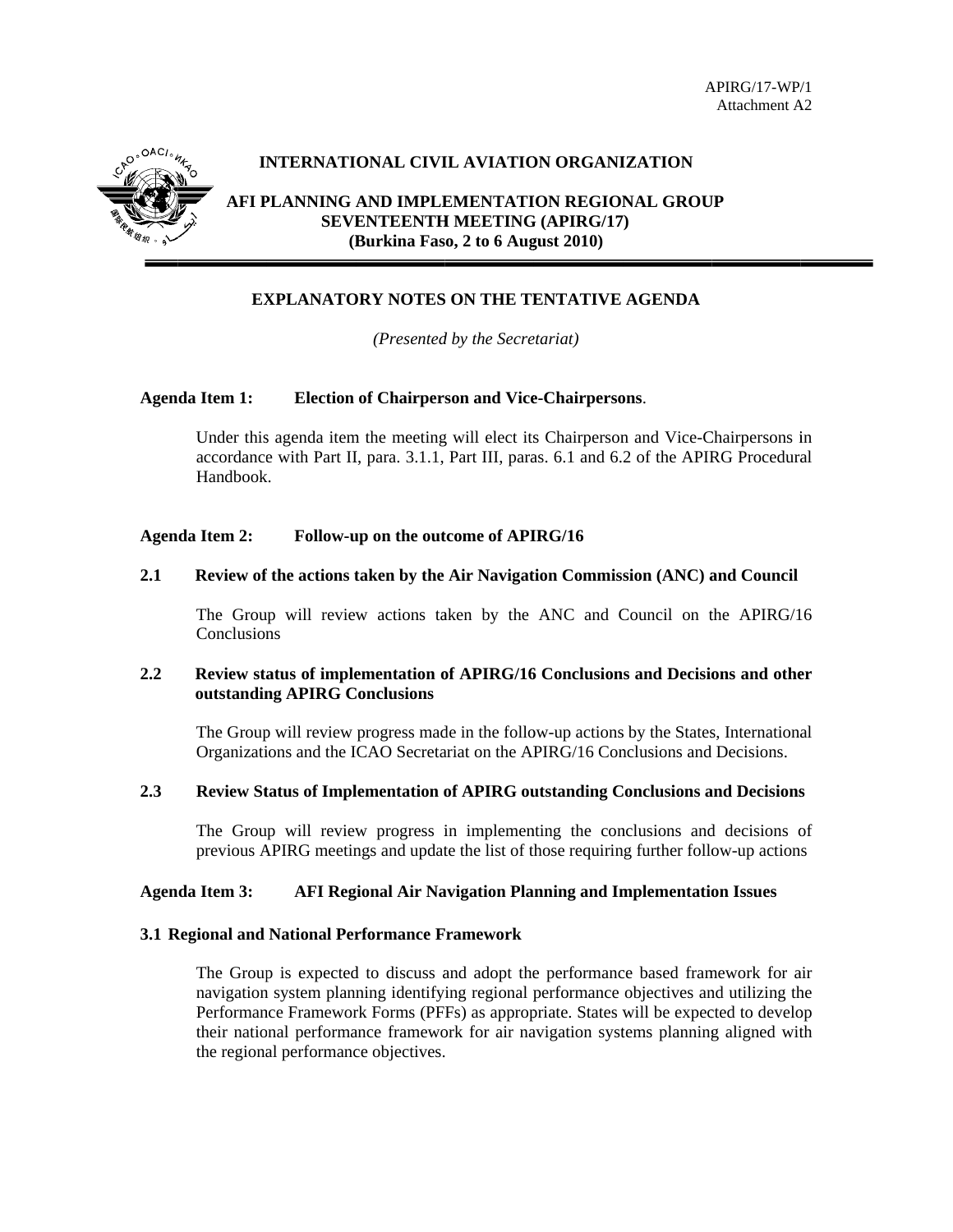#### **3.2 Aerodrome Operations (AOP)**

The Group will review the report of the Eighth meeting of the Aerodrome Operations Sub-Group (AOP/SG/8) and take appropriate actions.

#### **3.3 Communications, Navigation and Surveillance (CNS)**

The Group will review and take action on the report of the Third meeting of the CNS Sub-Group (CNS/SG/3), and assess progress made in the implementation of relevant conclusions and decisions from previous APIRG meetings pertaining to aeronautical telecommunications. The Group will also discuss recent developments in the CNS domain, as well as updated implementation strategies to efficiently support agreed regional performance objectives.

### **3.4 Air Traffic Management (ATS, AIS/MAP and SAR)**

The Group will review ATM and SAR issues, in particular outcome of the Tenth and Eleventh meetings of the ATS/AIS/SAR/ Sub-Group, take action on their Draft Conclusions and Decisions, and assess progress made on the implementation of RVSM and Performance Based Navigation (PBN) in the AFI Region.

### **3.5 Aeronautical Meteorology (MET)**

The Group will review the report of the MET/SG/9 Meeting and take action on the proposed draft Conclusions and Decisions or other regional initiatives.

#### **3.6 Aeronautical Information Management**

The Group will review AIS/MAP issues, in particular outcome of the Tenth and Eleventh meetings of the ATS/AIS/SAR/ Sub-Group, and take action on their Draft Conclusions and Decisions. Specific attention will be given to progress in the implementation of electronic terrain obstacle data (eTOD) and Word Geodetic System - 1984 (WGS-84) provisions in the AFI Region.

### **Agenda Item 4: Air Navigation Deficiencies**

#### **4.1 Review and update the list of deficiencies in the air navigation fields**

The Group will review, State by State, the consolidated list of deficiencies that constitute the major obstacle to the provision of efficient air navigation services. It will also consider necessary actions for elimination of these deficiencies.

#### **4.2 National and Regional efforts to remove the identified deficiencies**

The Group will review available reports presented on national and regional initiatives to solve identified deficiencies that create obstacles to air navigation safety.